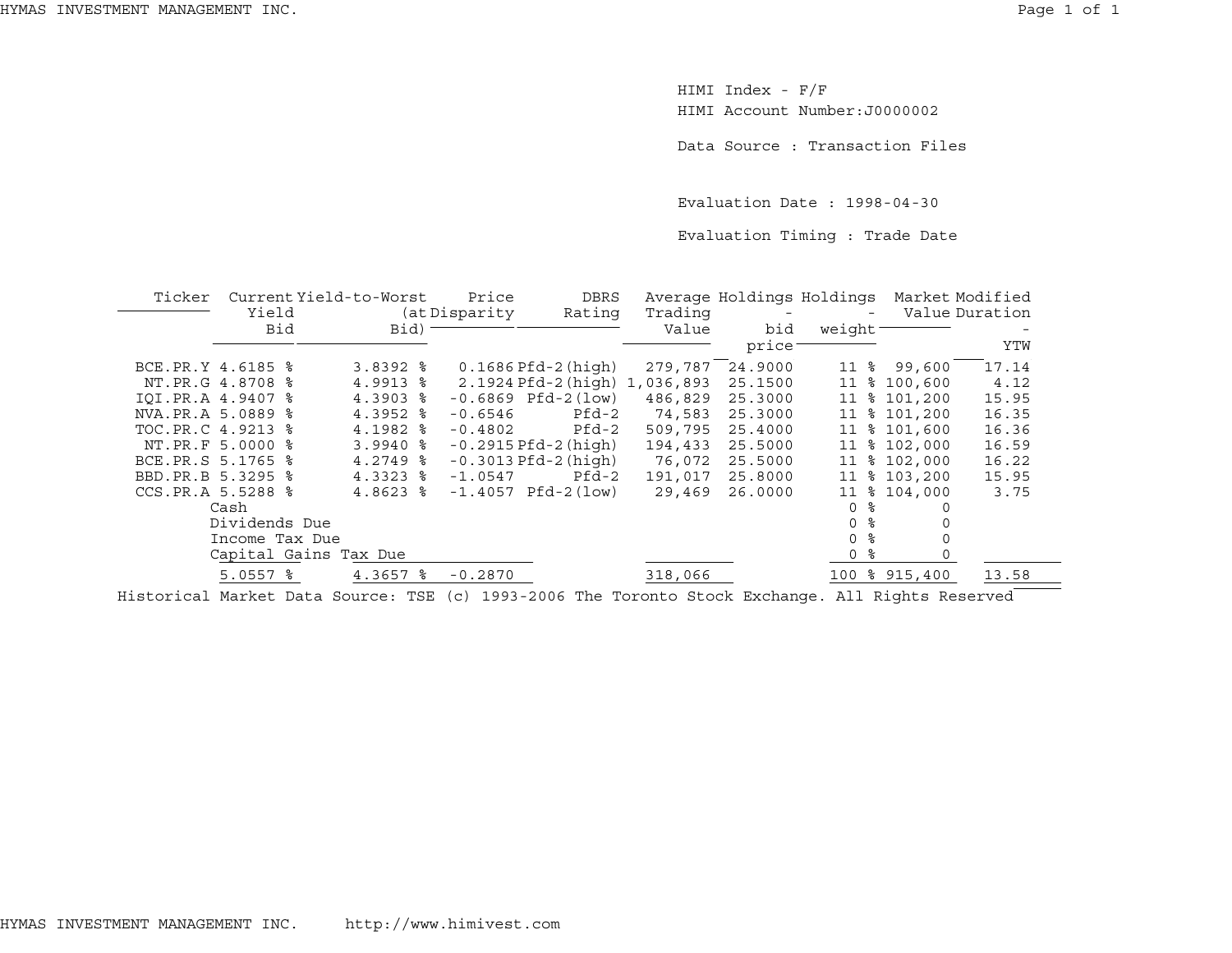HIMI Index - FloaterHIMI Account Number:J0000003

Data Source : Transaction Files

Evaluation Date : 1998-04-30

Evaluation Timing : Trade Date

| Ticker            |                        | Current Yield-to-Worst | Price                             |       |                | DBRS Average Holdings Holdings |                     |   | Market Modified |       |
|-------------------|------------------------|------------------------|-----------------------------------|-------|----------------|--------------------------------|---------------------|---|-----------------|-------|
|                   | Yield                  |                        | (at Disparity                     |       | Rating Trading |                                |                     |   | Value Duration  |       |
|                   | Bid                    | Bid)                   |                                   |       | Value          | bid                            | weight <sup>-</sup> |   |                 |       |
|                   |                        |                        |                                   |       |                | price                          |                     |   |                 | YTW   |
| TFC.PR.A 4.9781 % |                        | $5.0137$ $\frac{6}{5}$ | $0.8581$ Pfd-2 (low) $131,184$    |       |                | 22.8500                        | 19                  | ႜ | 91,400          | 15.42 |
| AL.PR.F 4.9949 %  |                        | 4.9917 %               | $-0.1855$ Pfd $-2$ (low) $47.453$ |       |                | 24.4000                        | 20%                 |   | 97,600          | 15.47 |
| TOC.PR.B 4.6146 % |                        | $4.6392$ $%$           | $-0.4349$                         | Pfd-2 | 93,355         | 24.6500                        | 20%                 |   | 98,600          | 16.08 |
| PWF.PR.A 4.5500 % |                        | $0.0002$ %             | 1.9299 Pfd-1(low) 128,279         |       |                | 25.0000                        |                     |   | 20 % 100,000    | 0.08  |
| AL.PR.E 6.3725 %  |                        | $-4.4579$ &            | 4.0290 Pfd-2(low) 127,884         |       |                | 25.5000                        |                     |   | 21 % 102,000    | 0.08  |
|                   | Cash                   |                        |                                   |       |                |                                | 0 ፦                 |   |                 |       |
|                   | Dividends Due          |                        |                                   |       |                |                                | 0 <sup>8</sup>      |   |                 |       |
|                   | Income Tax Due         |                        |                                   |       |                |                                | 0 %                 |   |                 |       |
|                   | Capital Gains Tax Due  |                        |                                   |       |                |                                | 0 %                 |   |                 |       |
|                   | $5.1113$ $\frac{6}{5}$ | 1.9366 %               | 1.2692                            |       | 105,593        |                                |                     |   | 100 % 489,600   | 9.24  |
|                   |                        |                        |                                   |       |                |                                |                     |   |                 |       |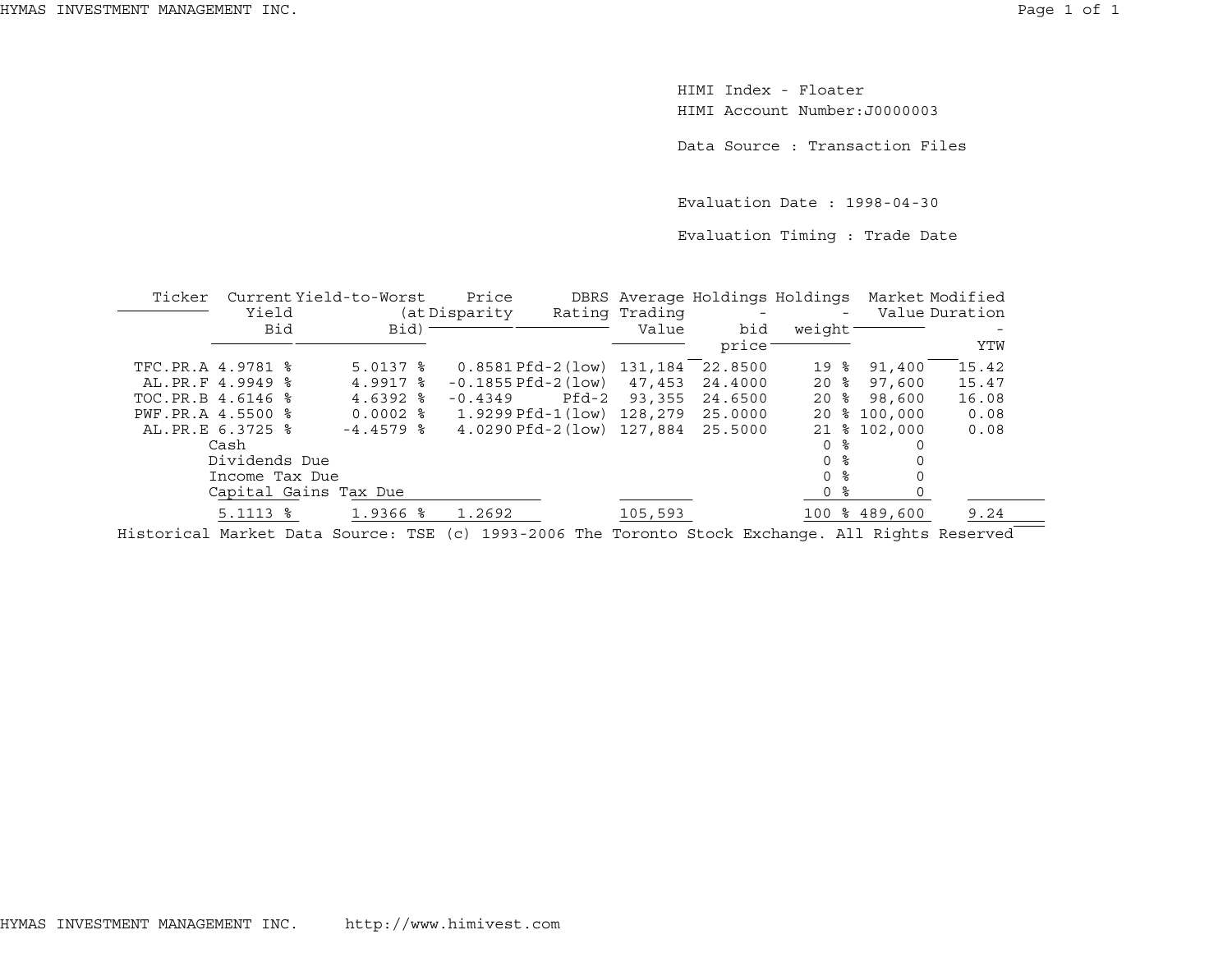HIMI Index - Split Share HIMI Account Number:J0000005

Data Source : Transaction Files

Evaluation Date : 1998-04-30

Evaluation Timing : Trade Date

| Ticker |                   | Current Yield-to-Worst | Price                | DBRS |                           | Average Holdings Holdings |                     | Market Modified |                |
|--------|-------------------|------------------------|----------------------|------|---------------------------|---------------------------|---------------------|-----------------|----------------|
|        | Yield             |                        | (at Disparity Rating |      | Trading                   |                           | $\sim$              |                 | Value Duration |
|        | Bid               | Bid) -                 |                      |      | Value                     | bid                       | weight <sup>-</sup> |                 |                |
|        |                   |                        |                      |      |                           | price:                    |                     |                 | YTW            |
|        | MUH.PR.A 5.4817 % | $5.4898$ $\frac{8}{3}$ |                      |      | $-0.3627$ Pfd-2 2,878,497 | 15.0500                   |                     | 25 % 100,338    | 7.52           |
|        | YLD.PR.A 5.4455 % | $5.4076$ $\frac{6}{5}$ |                      |      | 1.8551 Pfd-1 6,649,104    | 20,2000                   |                     | 25 % 101,000    | 6.28           |
|        | PIC.PR.A 5.5825 % | $5.1499$ $8$           | $0.0338$ Pfd-2       |      | 57,914                    | 15.4500                   |                     | 25 % 103,005    | 4.71           |
|        | CAC.PR.A 5.1724 % | $4.8930$ $\frac{6}{6}$ | $-0.5024$ Pfd $-1$   |      | 132,877                   | 26.1000                   |                     | 26 % 104,400    | 7.22           |
|        | Cash              |                        |                      |      |                           |                           | 0 %                 |                 |                |
|        | Dividends Due     |                        |                      |      |                           |                           | 0 <sup>8</sup>      |                 |                |
|        | Income Tax Due    |                        |                      |      |                           |                           | 0 <sup>8</sup>      |                 |                |
|        |                   | Capital Gains Tax Due  |                      |      |                           |                           | 0 <sup>8</sup>      |                 |                |
|        | $5.4192$ $%$      | $5.2314$ $%$           | 0.2496               |      | 2,398,132                 |                           |                     | 100 % 408,744   | 6.43           |
|        |                   |                        |                      |      |                           |                           |                     |                 |                |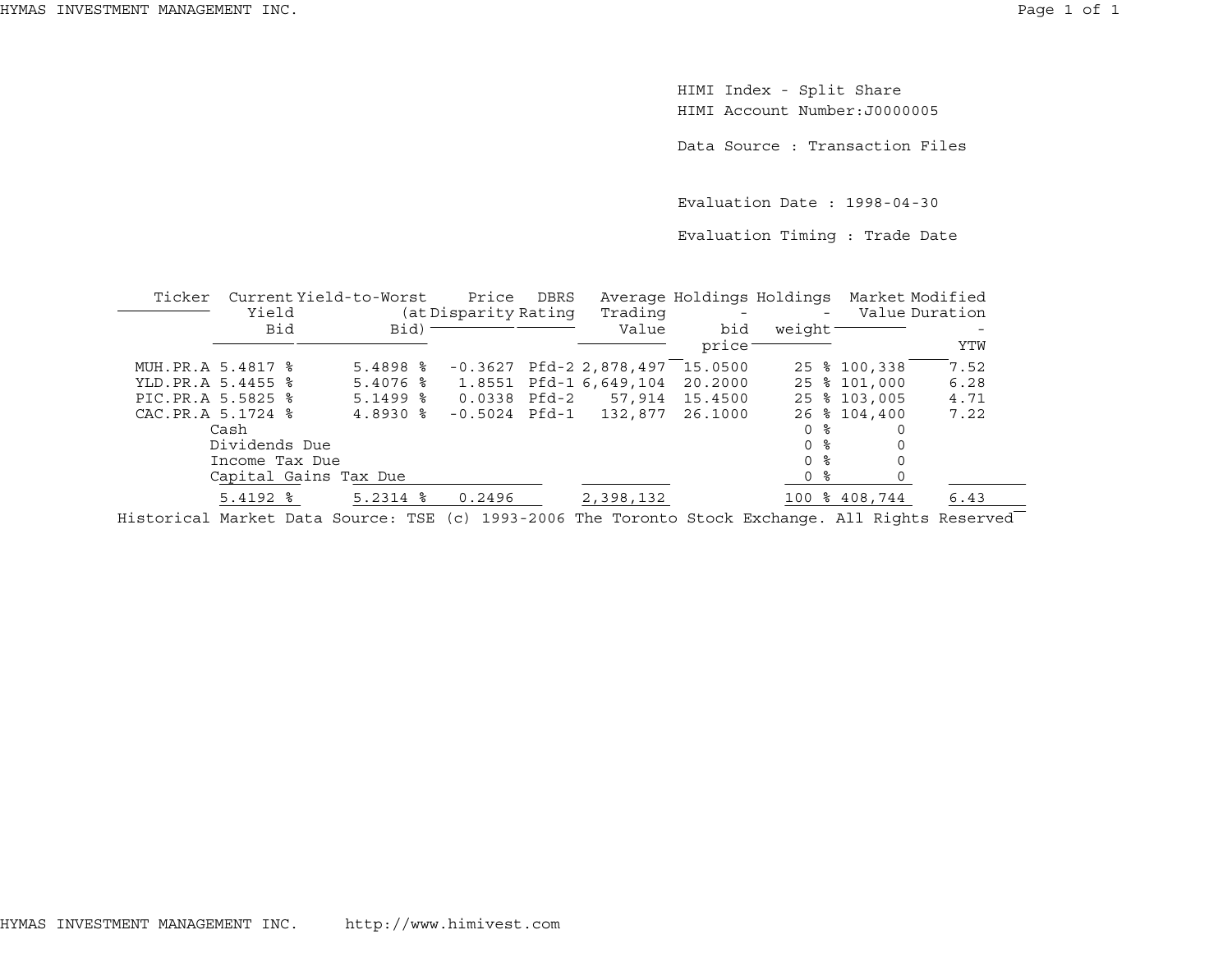HIMI Index - Op Ret HIMI Account Number:J0000004

Data Source : Transaction Files

Evaluation Date : 1998-04-30

Evaluation Timing : Trade Date

| Ticker              | Yield              | Current Yield-to-Worst | Price<br>(at Disparity | <b>DBRS</b><br>Rating       | Trading | Average Holdings Holdings |                |                        | Market Modified<br>Value Duration |
|---------------------|--------------------|------------------------|------------------------|-----------------------------|---------|---------------------------|----------------|------------------------|-----------------------------------|
|                     | Bid                | Bid)                   |                        |                             | Value   | bid                       | weight         |                        |                                   |
|                     |                    |                        |                        |                             |         | price <sup>-</sup>        |                |                        | YTW                               |
| GWO.PR.D 5.2083 %   |                    | $5.7534$ $\frac{8}{5}$ |                        | $0.9174$ Pfd-1(low)n        | 75,592  | 24.0000                   | 3%             | 96,000                 | $\overline{5.67}$                 |
|                     | RY.PR.K 4.6813 %   | 4.6826 %               | 0.3500                 | Pfd-1(low) 2,357,887        |         | 25.1000                   |                | 3 % 100,400            | 8.14                              |
|                     | CM.PR.R 4.8549 %   | 4.8682 %               |                        | $0.0000$ $Pfd-1$ (low) n    | 783,531 | 25.5000                   | 3              | \$102,000              | 10.53                             |
| PWF.PR.D 5.0682 %   |                    | 4.9764 %               |                        | $-1.0414$ Pfd $-1$ (low)n   | 52,908  | 25.6500                   | 3              | \$102,600              | 10.21                             |
| BMO.PR.G 4.6784 %   |                    | 4.6072 %               |                        | $0.2673$ Pfd-1(low)n        | 449,233 | 25.6500                   | 3              | \$102,600              | 7.91                              |
| GWO.PR.A 7.2254 %   |                    | 3.9930 %               |                        | $0.1391$ Pfd-1(low)n        | 75,789  | 25.9500                   | 3              | \$103,800              | 0.88                              |
|                     | W.PR.D 7.7543 %    | $-31.5234$ %           | $-0.7838$              | $Pfd-2 (low)$               | 55,868  | 26.0500                   | 3              | \$104,200              | 0.09                              |
| NSI.PR.A 5.7143 %   |                    | 4.0475 %               | 0.0540                 | $Pfd-2 (low)$               | 30,326  | 26.2500                   | 3              | \$105,000              | 2.24                              |
|                     | CM. PR. M 5.2333 % | 4.6170 %               |                        | $-0.4086$ Pfd-1(low)n       | 88,135  | 27.0000                   | 3              | \$108,000              | 7.27                              |
|                     | CM.PR.N 5.0481 %   | 4.3407 %               |                        | $-0.9068$ Pfd $-1$ (low)n   | 104,957 | 27.0000                   |                | 3 % 108,000            | 5.56                              |
|                     | RY.PR.G 7.8413 %   | $3.0346$ %             | 0.2070                 | $Pfd-1 (low)$               | 82,225  | 27.1000                   |                | $3$ $% 108,400$        | 1.49                              |
|                     | NA.PR.I 5.9853 %   | 4.6586 %               | $-0.8306$              | Pfd-2n                      | 27,196  | 27.1500                   | 3              | \$108,600              | 2.84                              |
| BCE.PR.P 5.8824 %   |                    | 4.1976 %               |                        | $0.5319$ Pfd-2(high)        | 75,023  | 27.2000                   |                | $3$ $% 108,800$        | 3.70                              |
| BMO.PR.F 5.0842 %   |                    | 4.3731 %               |                        | $0.0056$ Pfd-1 $(low)$ n    | 317,219 | 27.3000                   | 3              | \$109,200              | 5.37                              |
|                     | CM.PR.L 5.3622 %   | 4.3353 %               |                        | $-0.8263$ Pfd-1(low)n       | 63,082  | 27.7500                   |                | 3 % 111,000            | 4.61                              |
| BNS.PR.I 5.3571 %   |                    | 4.2901 %               |                        | $0.0000$ Pfd-1 $(low)$ n    | 759,888 | 28.0000                   |                | $3$ $\frac{112}{1000}$ | 6.60                              |
| LON.PR.D 6.4520 %   |                    | 4.4612 %               |                        | $0.0000$ Pfd-1 $(low)$ n    | 40,719  | 28.1000                   |                | $3$ $\frac{112}{100}$  | 3.98                              |
| LON. PR. E 6.4057 % |                    | 4.4110 %               |                        | $0.0000$ Pfd-1 $(low)$ n    | 36,754  | 28.1000                   | 3              | \$112,400              | 3.98                              |
|                     | CM.PR.K 6.2278 %   | 3.4782 %               |                        | $-0.3091$ Pfd $-1$ (low)n   | 102,941 | 28.1000                   | 3              | \$112,400              | 2.38                              |
|                     | NA.PR.H 7.0796 %   | 4.3940 %               | $-0.2195$              | Pfd-2n                      | 28,944  | 28.2500                   | 3              | \$113,000              | 3.50                              |
| BNS.PR.E 6.2737 %   |                    | 3.7783 %               |                        | $-0.0225$ Pfd $-1$ (low)n   | 82,606  | 28.5000                   | 3              | \$114,000              | 3.90                              |
|                     | RY.PR.J 6.2281 %   | 3.9484 %               |                        | $0.0000$ Pfd-1 $(low)$ n    | 118,908 | 28.5000                   | 3              | \$114,000              | 4.33                              |
|                     | NA.PR.G 7.6620 %   | 4.5718 %               | 0.0000                 | Pfd-2n                      | 27,233  | 28.5500                   |                | $3$ $\frac{114}{200}$  | 3.29                              |
| PWF.PR.C 6.1082 %   |                    | 3.9458 %               |                        | $-0.0762$ Pfd $-1$ (low)n   | 38,160  | 28.6500                   |                | 3 % 114,600            | 4.11                              |
| CFS.PR.B 6.4154 %   |                    | 3.9795 %               |                        | $-0.1962$ Pfd $-2$ (high) n | 44,561  | 28.6500                   |                | 3 % 114,600            | 4.07                              |
| BNS.PR.G 6.0554 %   |                    | 4.1930 %               |                        | $-0.3274$ Pfd $-1$ (low)n   | 85,309  | 28.9000                   |                | $3$ $% 115,600$        | 4.16                              |
| BNS. PR. H 5.7808 % |                    | $3.8369$ $%$           |                        | $-0.9577$ Pfd-1(low)n       | 102,634 | 29.2000                   |                | 3 % 116,800            | 4.37                              |
| BNS.PR.F 6.0684 %   |                    | $3.7122$ $8$           |                        | $-0.7106$ Pfd $-1$ (low)n   | 104,581 | 29.2500                   |                | 3 % 117,000            | 3.79                              |
|                     | TD. PR. H 6.0580 % | $3.4892$ $8$           |                        | $-1.0807$ Pfd-1(low)n       | 71,115  | 29.3000                   | 3              | \$117,200              | 3.60                              |
|                     | RY.PR.H 7.6271 %   | $3.4495$ $8$           |                        | $-0.0890$ Pfd $-1$ (low)n   | 123,164 | 29.5000                   | 3              | \$118,000              | 3.13                              |
| BMO.PR.E 7.5125 %   |                    | 2.3290 %               |                        | $-0.7186$ Pfd $-1$ (low)n   | 120,598 | 29.9500                   | 4              | \$119,800              | 2.51                              |
|                     | Cash               |                        |                        |                             |         |                           | ႜ<br>$\Omega$  | 0                      |                                   |
|                     | Dividends Due      |                        |                        |                             |         |                           | 0 <sup>8</sup> | 0                      |                                   |
|                     |                    |                        |                        |                             |         |                           |                |                        |                                   |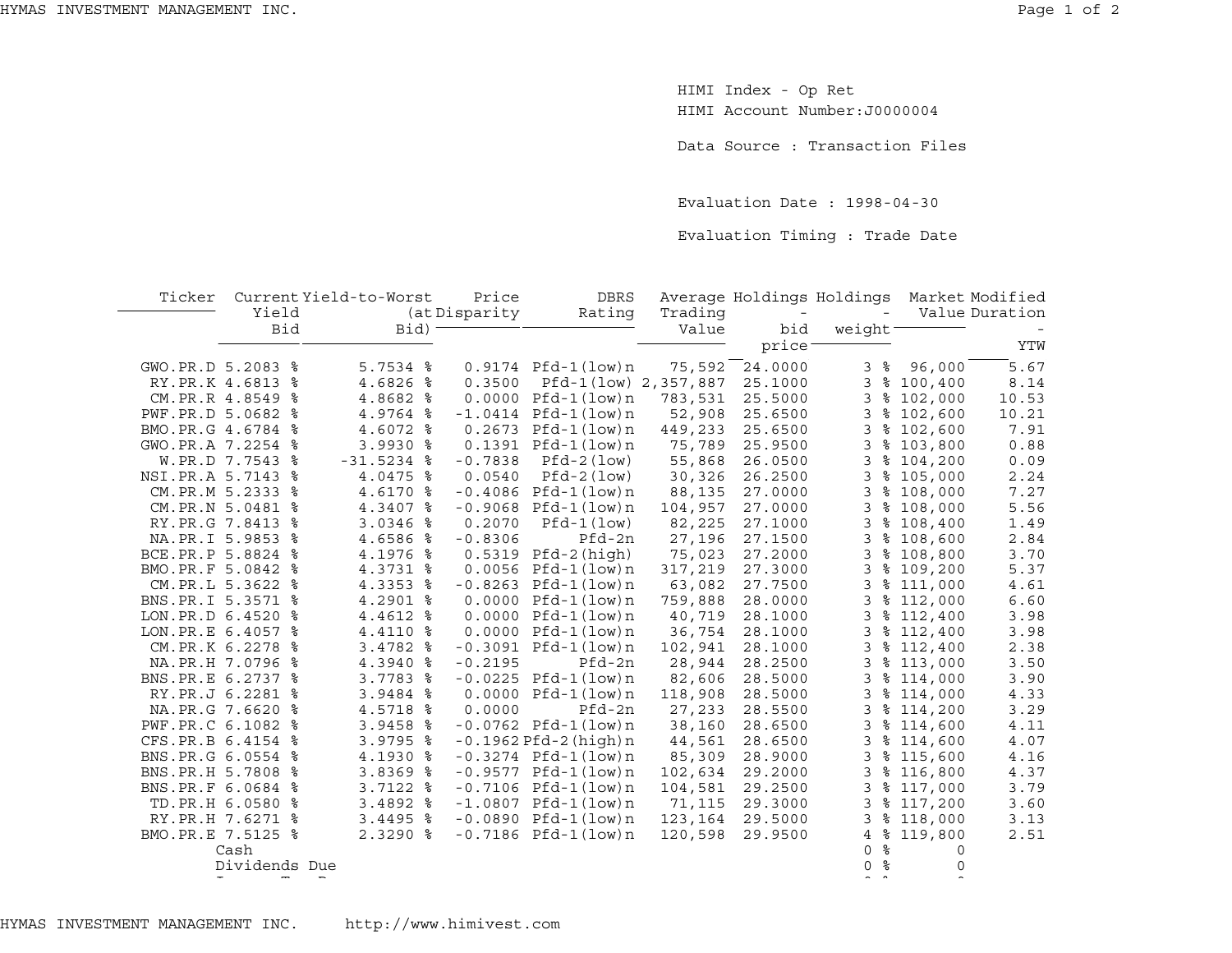| Ticker | Current Yield-to-Worst<br>Yield |                       | Price<br>(at Disparity | DBRS                                                                                                                                                                                                                                    |       |     |                     | Value Duration |     |      |
|--------|---------------------------------|-----------------------|------------------------|-----------------------------------------------------------------------------------------------------------------------------------------------------------------------------------------------------------------------------------------|-------|-----|---------------------|----------------|-----|------|
|        | Bid                             | Bid)                  |                        |                                                                                                                                                                                                                                         | Value | bid | weight <sup>-</sup> |                |     |      |
|        |                                 |                       |                        |                                                                                                                                                                                                                                         |       |     |                     |                | YTW |      |
|        | Income Tax Due                  |                       |                        | Average Holdings Holdings Market Modified<br>Rating<br>Trading<br>$\sim$<br>price:<br>$()$ $\approx$<br>0 %<br>$-0.2372$<br>202,086<br>Historical Market Data Source: TSE (c) 1993-2006 The Toronto Stock Exchange. All Rights Reserved |       |     |                     |                |     |      |
|        |                                 | Capital Gains Tax Due |                        |                                                                                                                                                                                                                                         |       |     |                     |                |     |      |
|        | $6.1171$ $\frac{6}{7}$          |                       | $3.0479$ %             |                                                                                                                                                                                                                                         |       |     |                     | 100 3,416,600  |     | 4.41 |
|        |                                 |                       |                        |                                                                                                                                                                                                                                         |       |     |                     |                |     |      |